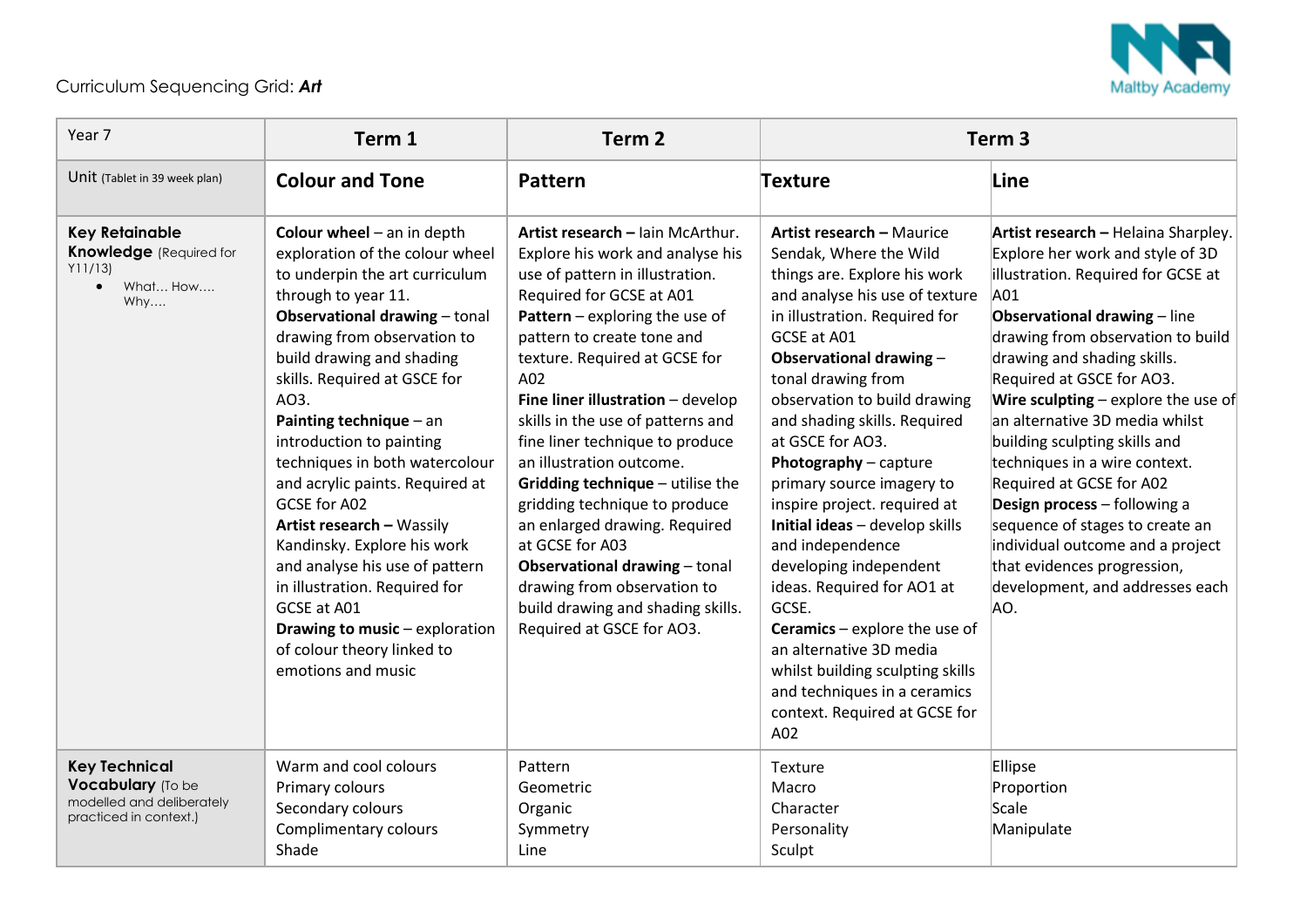

## Curriculum Sequencing Grid: *Art*

|                                                                                                                                                                                          | Tint<br>Abstract art<br>Figurative art                                                                                                                                                                                                                                                                                                                                                                                                          | Tone<br>Macro<br>Relief<br>Triptych                                                                                                                                                                                                                                                                                                                                            | Thumb Pot<br>Imprinting<br>Relief<br>Score<br>Slip                                                                                                                                                                                                                                                                                                                                           |                                                                                                                                                                                                                                                             |
|------------------------------------------------------------------------------------------------------------------------------------------------------------------------------------------|-------------------------------------------------------------------------------------------------------------------------------------------------------------------------------------------------------------------------------------------------------------------------------------------------------------------------------------------------------------------------------------------------------------------------------------------------|--------------------------------------------------------------------------------------------------------------------------------------------------------------------------------------------------------------------------------------------------------------------------------------------------------------------------------------------------------------------------------|----------------------------------------------------------------------------------------------------------------------------------------------------------------------------------------------------------------------------------------------------------------------------------------------------------------------------------------------------------------------------------------------|-------------------------------------------------------------------------------------------------------------------------------------------------------------------------------------------------------------------------------------------------------------|
| <b>Opportunities for Reading</b>                                                                                                                                                         | Artist research - Wassily<br>Kandinsky                                                                                                                                                                                                                                                                                                                                                                                                          | Artist research - Iian Macarthur<br>Artist research - Chris Gryder                                                                                                                                                                                                                                                                                                             | Where the wild things are -<br><b>Maurice Sendak</b>                                                                                                                                                                                                                                                                                                                                         | Artist research - Helaina Sharpley                                                                                                                                                                                                                          |
| <b>Developing Cultural</b><br><b>Capital</b> (exposure to very<br>best-essential knowledge and<br>skills of educated citizens –<br>appreciation of human<br>creativity and achievement.) | Artist research - exploration of<br>Wassily Kandinsky and his use<br>of colour inspired by music and<br>emotion.<br>Art Club - optional<br>extracurricular activity<br>producing artwork relevant to<br>current events, such as<br>Halloween, Bonfire Night and<br>Remembrance Day.<br><b>SMSC</b> - Understanding of how<br>thoughts and feelings are<br>recognised and used to<br>underpin a visual language as a<br>form of self-expression. | Artist research - exploration of<br>lian Macarthur and his use of<br>pattern to create tone and<br>texture through illustrations.<br>Art Club - optional<br>extracurricular activity producing<br>artwork relevant to current<br>events, such as Good Friday,<br>Easter and May Day.<br><b>SMSC</b> - Understanding of own<br>personality and linking to traits<br>of animals. | <b>Artist research - Maurice</b><br>Sendak. Explore his work and<br>analyse his use of texture in<br>illustration.<br>Art Club - optional<br>extracurricular activity<br>producing artwork relevant to<br>current events, such as Good<br>Friday, Easter and May Day.<br><b>SMSC</b> - Understanding of<br>character development and<br>linking to traits of animals<br>and visual language. | Artist research - exploration of<br>Helaina Sharpley and her use of<br>wire to create Victorian inspired<br>line drawing sculptures.<br>Art Club - optional extracurricular<br>activity producing artwork<br>relevant to current and charitable<br>levents. |
| <b>Cross Curricular Links</b><br>(Authentic Connections)                                                                                                                                 | Maths - Use of Shape within<br>design work.<br>English - Creative writing.<br>Music – Drawing to music,<br>linked to tempo, mood,<br>instruments.                                                                                                                                                                                                                                                                                               | Maths - Use of Gridding<br>technique develops<br>understanding of scale and<br>proportion.                                                                                                                                                                                                                                                                                     | English - descriptive writing.<br>Creative Arts - character<br>design.                                                                                                                                                                                                                                                                                                                       | DT - Sculpture techniques for<br>building and joining materials.                                                                                                                                                                                            |